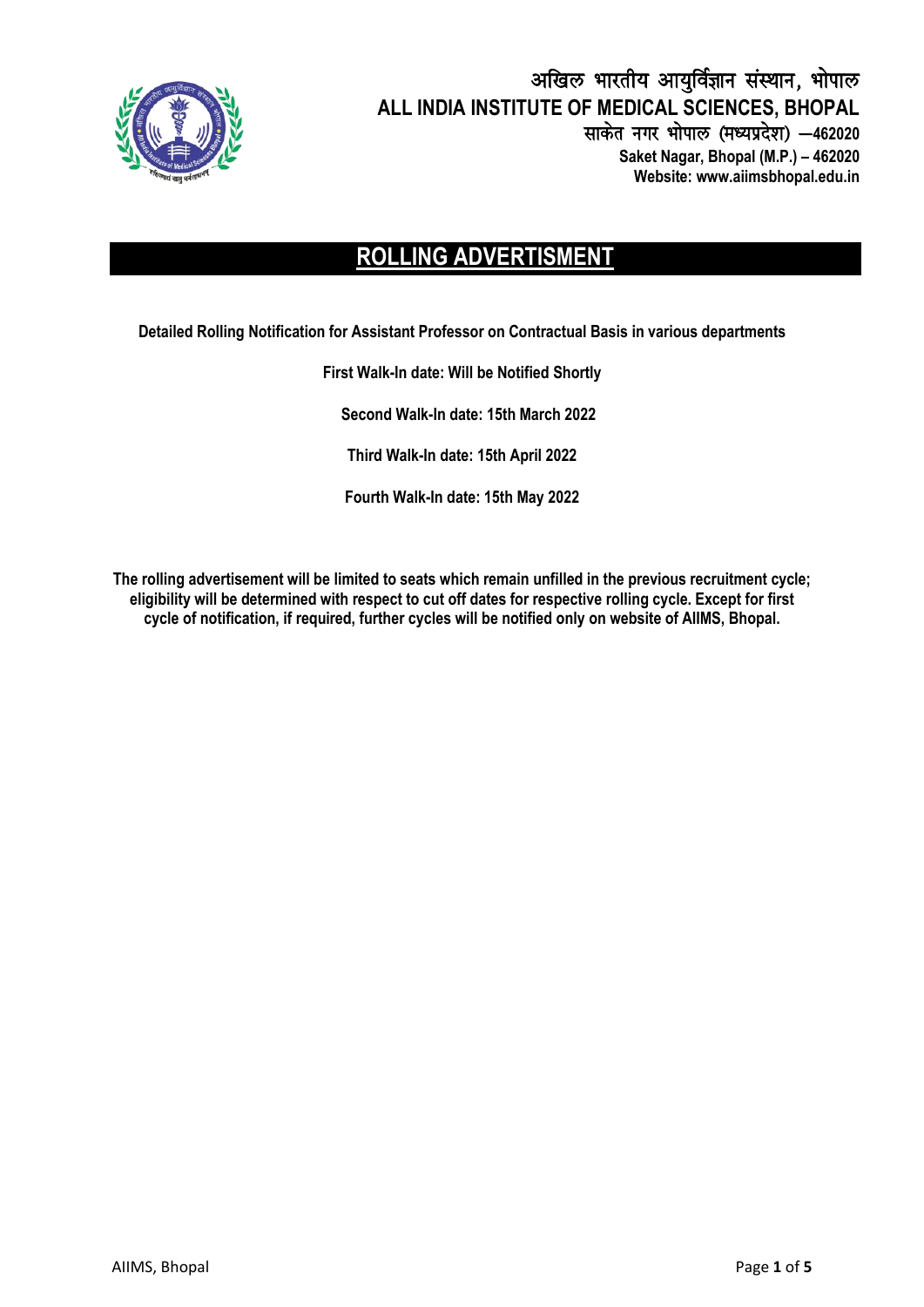

**Advt. No: ADM-2(4)/2022/AIIMS/BPL/Rect. Cell/01 Dated: 27/01/2022**

### **WALK-IN-INTERVIEW FOR THE POSTS OF ASSISTANT PROFESSOR ON CONTRACTUAL BASIS IN VARIOUS DEPARTMENTS AT AIIMS BHOPAL**

**All India Institute of Medical Sciences, Bhopal intends to recruit Assistant Professor on CONTRACTUAL BASIS for 1 Year or till regular appointment, whichever is earlier.**

**Details of the vacancies are mentioned below, however the vacancy positions may be revised/changed, as per the requirement hence candidates are advised to visit Institute's website regularly:** 

| S. N. | <b>NAME OF DEPARTMENT</b>  | <b>Number of Posts</b> |  |
|-------|----------------------------|------------------------|--|
|       |                            |                        |  |
|       | Anesthesiology             | 01(OBC)                |  |
| 2     | Cardiology                 | 01(UR)                 |  |
| 3     | Endocrinology & Metabolism | 01(UR)                 |  |
|       | Gastroenterology           | 01(UR)                 |  |
| 5     | <b>Medical Oncology</b>    | 01(UR)                 |  |
| 6     | <b>Pulmonary Medicine</b>  | 01(OBC)                |  |
|       | TOTAL                      | 06                     |  |

#### **1. Application Process:**

 All aspiring candidates are hereby instructed to fill in the application form available at Institute's website and bring along with their relevant documents on the date of Walk-In-Interview

#### **2. Eligibility Conditions:**

| S.NO           | Name of the<br><b>Department</b> | <b>Essential Qualification &amp; Experience</b>                                                                                                                                                                                                                                                                                                                                                                                                                                                                                                                                                                                               |
|----------------|----------------------------------|-----------------------------------------------------------------------------------------------------------------------------------------------------------------------------------------------------------------------------------------------------------------------------------------------------------------------------------------------------------------------------------------------------------------------------------------------------------------------------------------------------------------------------------------------------------------------------------------------------------------------------------------------|
|                | Anaesthesiology                  | 1.A medical qualification included in the I or II schedule or part II of the third schedule<br>to the Indian medical council Act of 1956 (Persons possessing qualifications<br>included in part II of third schedule should also fulfil the condition specified in section<br>$13(3)$ of the Act.)<br>2. A postgraduate qualification i.e. MD in Anaesthesiology or a recognized<br>qualification equivalent thereto.<br>3. Three Years teaching and/or research experience in a recognized Institute<br>in the subject of specialty after obtaining the qualifying degree of MD in<br>Anaesthesiology or a qualification equivalent thereto. |
| $\mathfrak{p}$ | Cardiology                       | 1. Same as for Assistant Professor of Anaesthesiology at SI. No. 1 above<br>2. D.M. in Cardiology (2 years or 3 years or 5 years or 6 years recognized course<br>after MBBS) or recognized qualification equivalent thereto.<br>3. One year teaching and /or research experience in a recognized Institution in the<br>subject of specialty after obtaining the Degree of D.M. in Cardiology (2 years or 5<br>years recognized course after MBBS) or a qualification recognized equivalent                                                                                                                                                    |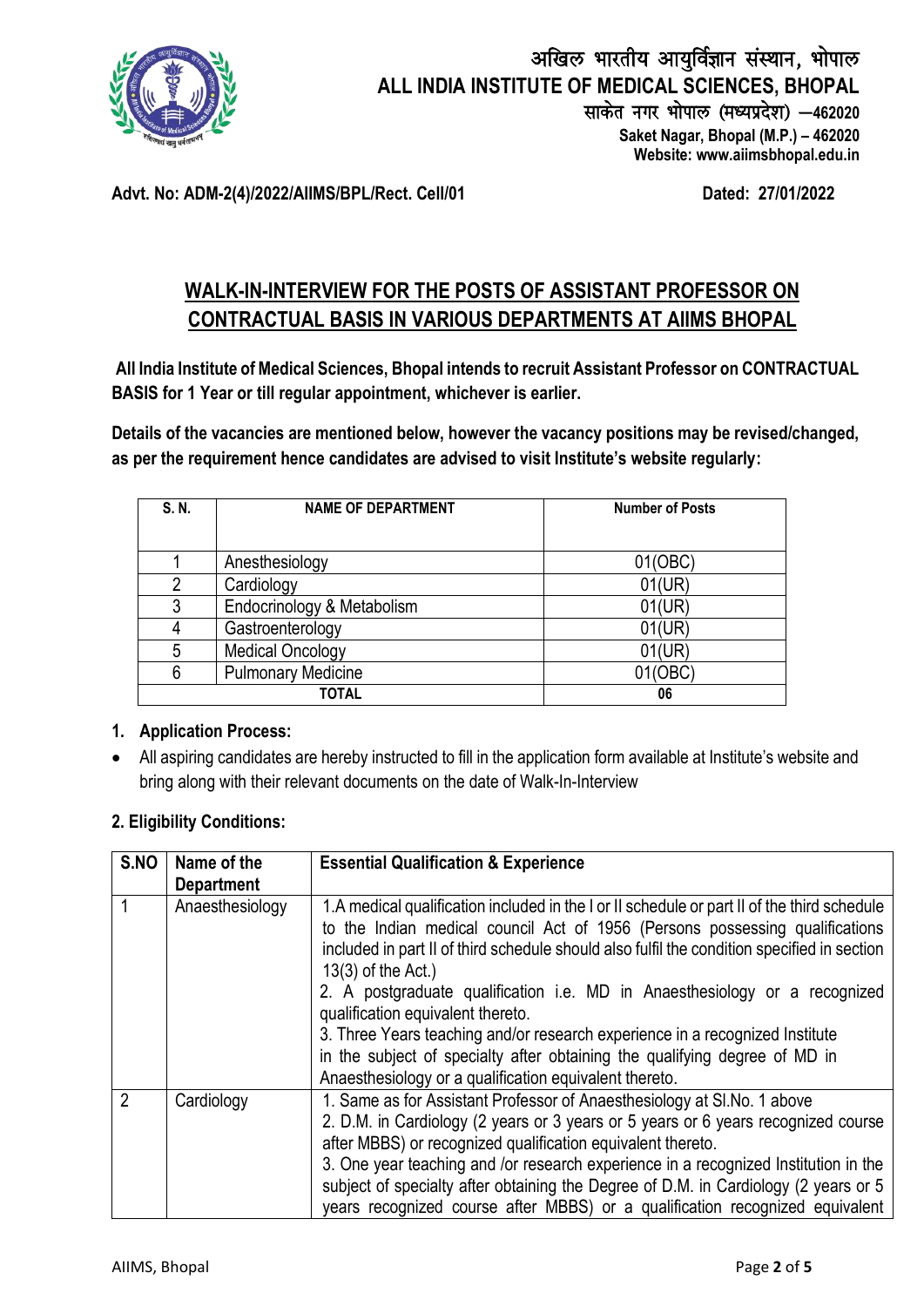|                |                               | thereto. However, no experience is necessary for the candidates possessing three                                                                                                                                                                                                                                                                                                                                                                                                                                                                                                                                                                                                               |  |
|----------------|-------------------------------|------------------------------------------------------------------------------------------------------------------------------------------------------------------------------------------------------------------------------------------------------------------------------------------------------------------------------------------------------------------------------------------------------------------------------------------------------------------------------------------------------------------------------------------------------------------------------------------------------------------------------------------------------------------------------------------------|--|
|                |                               | years or six years recognized Degree of D.M. in Cardiology.                                                                                                                                                                                                                                                                                                                                                                                                                                                                                                                                                                                                                                    |  |
| $\mathfrak{Z}$ | Endocrinology &<br>Metabolism | 1. Same as for Assistant Professor of Anaesthesiology at SI. No. 1 above<br>2. D.M. in Endocrinology & Metabolism (2 years or 3 years or 5 years or 6 years<br>recognized course after MBBS) or recognized qualification equivalent thereto<br>3. One year teaching and /or research experience in a recognized Institution in<br>the subject of specialty after obtaining the Degree of D.M. in Endocrinology &<br>Metabolism (2 years or 5 years recognized course after MBBS) or a qualification<br>recognized equivalent thereto. However, no experience is necessary for the<br>candidates possessing three years or six years recognized Degree of D.M. in<br>Endocrinology & Metabolism |  |
| $\overline{4}$ | Gastroenterology              | 1. Same as for Assistant Professor of Anaesthesiology at SI. No. 1 above<br>2. D.M. in Gastroenterology (2 years or 3 years or 5 years or 6 years recognized<br>course after MBBS) or recognized qualification equivalent thereto.<br>3. One year teaching and /or research experience in a recognized Institution in<br>the subject of specialty after obtaining the Degree of D.M. in Gastroenterology<br>(2 years or 5 years recognized course after MBBS) or a qualification recognized<br>equivalent thereto. However, no experience is necessary for the candidates<br>possessing three years or six years recognized Degree of D.M. in<br>Gastroenterology                              |  |
| 5              | <b>Medical Oncology</b>       | 1. Same as for Assistant Professor of Anaesthesiology at SI. No. 1 above<br>2. D.M. in Medical Oncology(2 years or 3 years or 5 years or 6 years recognized<br>course after MBBS) or recognized qualification equivalent thereto.<br>3. One year teaching and /or research experience in a recognized Institution in the<br>subject of specialty after obtaining the Degree of D.M. in Medical Oncology (2 years<br>or 5 years recognized course after MBBS) or a qualification recognized equivalent<br>thereto. However, no experience is necessary for the candidates possessing three<br>years or six years recognized Degree of D.M. in Medical Oncology                                  |  |
| $6\phantom{1}$ | <b>Pulmonary Medicine</b>     | 1. Same as for Assistant Professor of Anaesthesiology at SI. No. 1 above<br>2. D.M. in Pulmonary Medicine (2 years or 3 years or 5 years or 6 years recognized<br>course after MBBS) or recognized qualification equivalent thereto.<br>3. One year teaching and /or research experience in a recognized Institution in the<br>subject of specialty after obtaining the Degree of D.M. in Pulmonary Medicine (2 years<br>or 5 years recognized course after MBBS) or a qualification recognized equivalent<br>thereto. However, no experience is necessary for the candidates possessing three<br>years or six years recognized Degree of D.M. in Pulmonary Medicine                           |  |

#### 1. **Important Notes:**

- a) The above vacancies are provisional and subject to variation. The Director, AIIMS Bhopal reserves the right to vary the vacancies including reserved vacancies as per the Govt. of India rules/circulars and requirements. The reservation is as per the roster provided by the Ministry of Health & Family Welfare, Government of India.
- b) Experience and all other prescribed qualifications will be counted on date of interview, as and when conducted.
- c) The period of experience shall be counted after obtaining the prescribed qualification.
- d) The employment will be purely on contractual basis and under no circumstances are linked to regular appointments and cannot be regularized at any stage.
- e) The emoluments will be consolidated in nature as determined by the competent authority.
- f) The appointment can be terminated by the competent authority any time before one year also, without assigning any reason thereof.
- g) Director, AIIMS Bhopal reserve the rights to cancel the advertisement at any point of time without prior notice or fill up less number of posts as advertised depending upon the institutional requirements.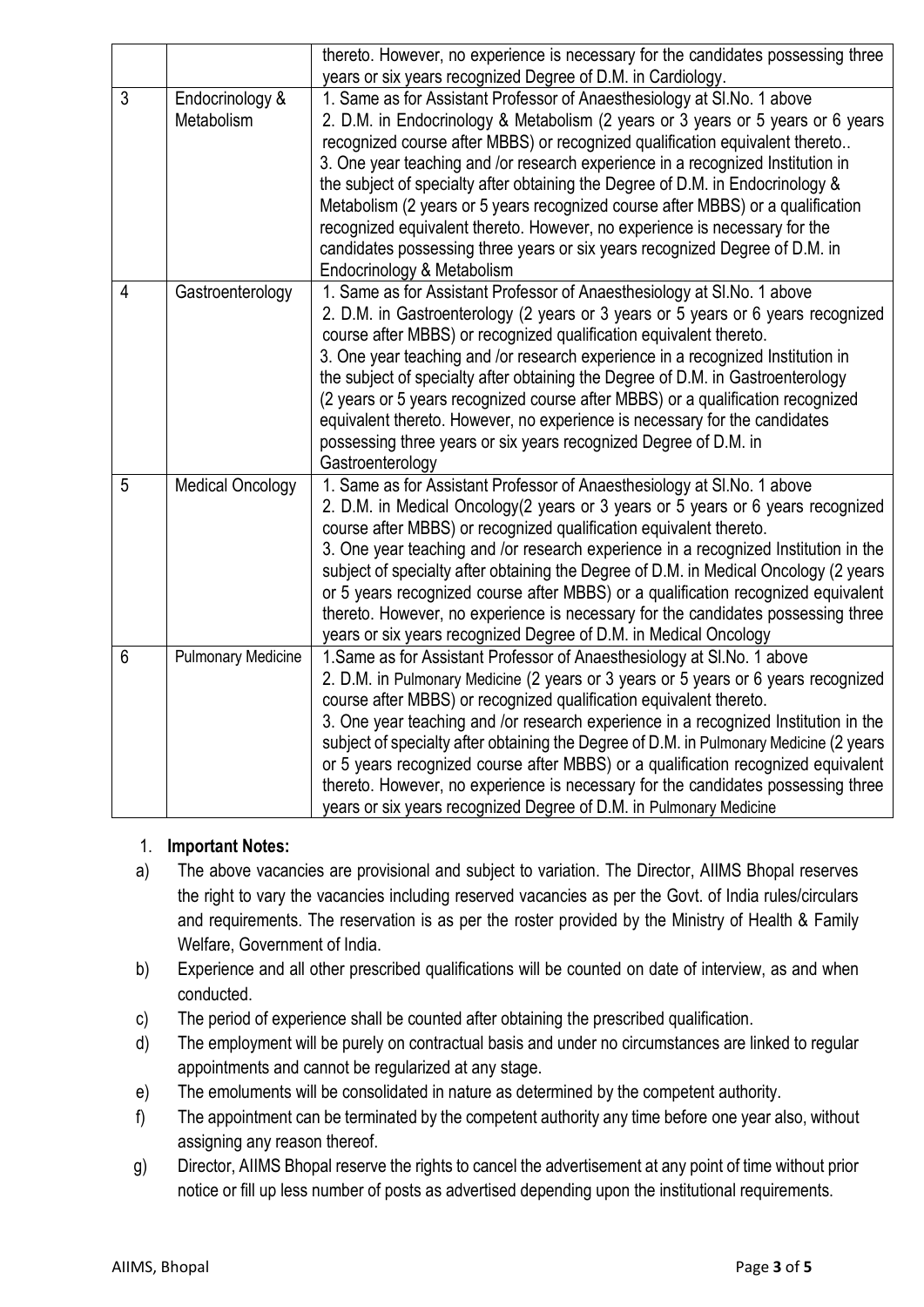- **2. Remuneration (Consolidated): Assistant Professor - Rs. 1,42,506/- per month.**
- **3. Application Fees**:
- The application fee for General/OBC category Rs. 2,000/-.
- Fees to be paid by Demand Draft only in favour of **"DIRECTOR AIIMS Bhopal"**
- No application fee for SC/ST/PwD Candidates.
- Fee once remitted will not be refunded.
- **4. From other Institute:** Those who are working in Central/State Government/Semi Government/ Autonomous body have to submit "No Objection Certificate" from their respective organization at the time of interview, failing which the candidate will not be permitted to attend the interview and the candidature will be rejected.

#### **5. Age Limit:**

- Not exceeding 50 (Fifty) years as on the date of interview**.**
- Age relaxation to other categories of the candidates will also be applicable as per the DoPT instructions.
- Candidates applying under any of the reserved category posts, viz. SC/ST/OBC/PwD will be considered subject to Caste/Disability Certificate issued by the Appropriate/Competent Authority on the prescribed format. Community should be clearly and legibly mentioned in the Certificate.
- OBC candidate's eligibility will be based on the caste(s) borne in the Central List of Government of India. OBC candidate(s) should not belongs to Creamy Layer and their sub-caste should be match with the entries in Central List of OBC, failing which their candidatures will not be considered under any of the applied reserved category post(s).

| S. No. | Category                                     | Relaxation permissible beyond the<br>Aqe<br>upper age limit |
|--------|----------------------------------------------|-------------------------------------------------------------|
|        | SC/ST                                        | 05 Years                                                    |
| ∩      | <b>OBC</b>                                   | 03 Years                                                    |
| 3      | PwD                                          | 10 Years                                                    |
| 4      | Government Servant (As per DoPT instruction) | 05 Years                                                    |

- Only such persons would be eligible for reservation under PwD quota in service/posts who suffer from not less than 40% of physical disability. Person who wants to avail the benefit of reservation would have to submit a Disability Certificate as issued by a Competent Authority in prescribed format.
- Reservation for Economically Weaker Sections (EWSs) shall be applicable as per Govt.of India policy Office Memorandum No. 36039/1/2019-Estt (Res) DoPT dated 19thJanuary,2019 and 31st January, 2019.
	- 6. *Date & Time of Reporting, Screening and Interview: Will be Notified shortly*
	- *7.* **Place of Interview:** The interviews will be held at Medical College **AIIMS, BHOPAL**, *No TA/DA will be paid for appearing in the interview.*
	- 8. **Shortlisting**: After scrutiny/ verification of the documents as per eligibility criteria/ conditions/NOC for specified candidates, **only eligible candidates may appear before the selection committee for interview.** Candidates who report for interview must bring printed copy of the application form, No Objection Certificate from the current employer and produce all relevant original documents along with one set of Xerox in proof of details furnished in their application at the time of interview.
	- **9. All aspiring candidates are advised to make their own stay arrangements in case the interview get continued on next day.**

#### **TERMS & CONDITIONS**

1. The candidate who is already in government service shall submit 'No Objection Certificate' from the present employer at the time of Interview.